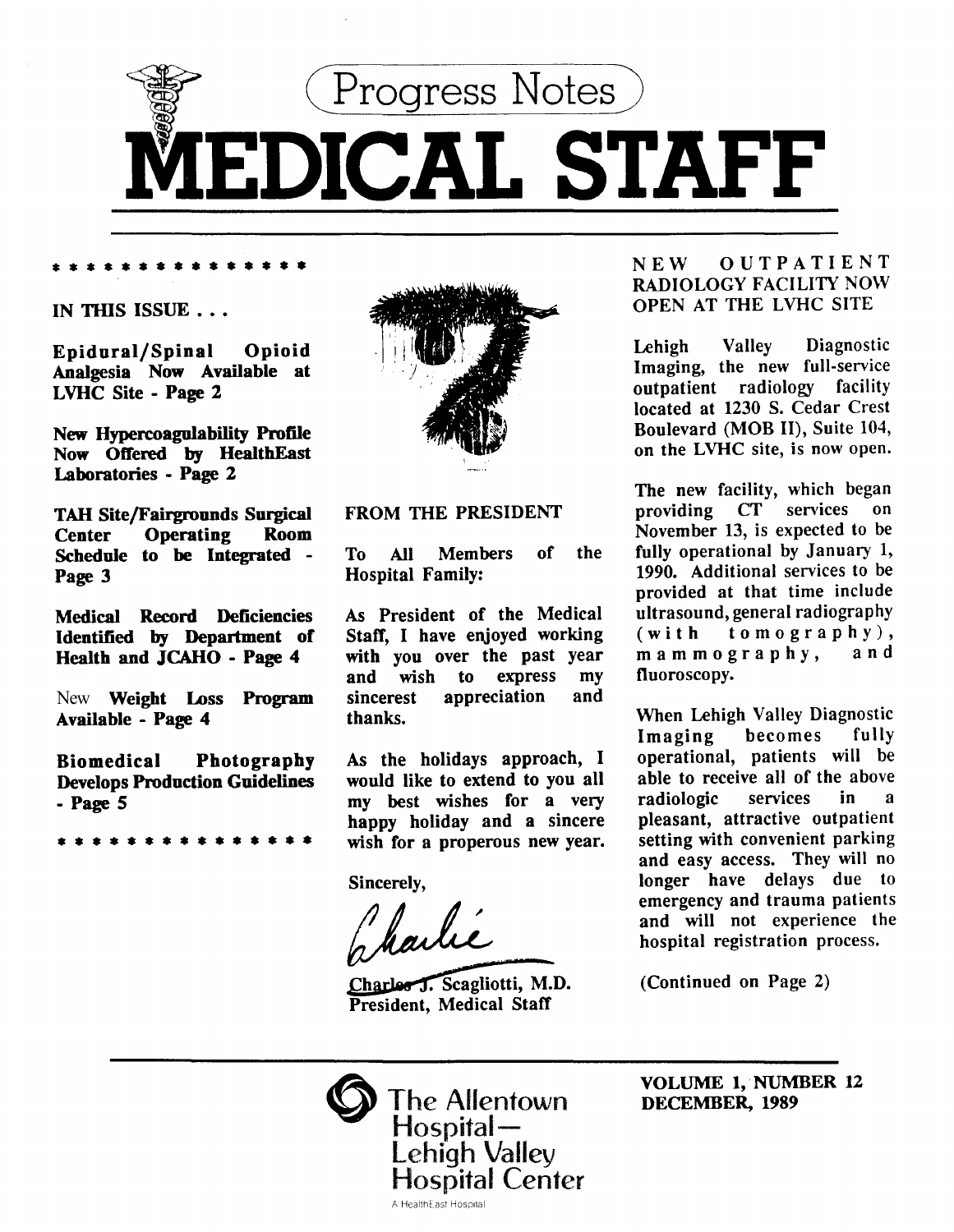#### (Continued from Page 1)

To schedule outpatient Cf scans, please call 435-1600. Until the new facility becomes<br>fully operational, please operational, continue to call 776-8099 to schedule all other outpatient radiologic services. At the time of full operation, all outpatient radiology services (with the exception of a small number of<br>complex or invasive or invasive procedures) will be performed at Lehigh Valley Diagnostic Imaging and will no longer be performed at the Hospital Center site.

Please note: The opening of<br>Lehigh Valley Diagnostic Lehigh Valley Diagnostic Imaging will affect outpatient radiologic services only at the LVHC site. All outpatient CT scans and other outpatient radiologic services available at TAH site remain unaffected by this change and will continue to be offered at TAH site.

EPIDURAL/SPINAL OPIOID<br>A N A L G E S I A N O W ANALGESIA AVAILABLE AT LVHC SITE

According to Carmen Montaner, M.D., Medical<br>Advisor, Pain Management **Management** Program, Epidural/Spinal<br>opioid analgesia is now analgesia is now available to selected patients at the LVHC site who are to be normally transferred to the Intensive Care Units East or West, the Special Care Unit, or the Shock/Trauma Unit postsurgery if such analgesia

modality is requested by the surgeon. Patients already in these units will also be able to receive this modality of pain control if requested by the primary physician and deemed appropriate. Patients referred to the Anesthesiology Department/Pain Control Team by the primary physician will<br>be interviewed by the interviewed Anesthesiologist and a proper consult will be obtained. It is requested that, when possible, patients needing this therapy be identified preoperatively in order that the proper pre-<br>anesthetic interview is anesthetic facilitated.

For . more information, please contact Linda Woodin, Clinical Nurse Specialist, Pain Management Program, at 776-8216.

NEW HYPER-COAGULABILITY PROFILE<br>NOW OFFERED BY OFFERED BY H E A L T H E A S T LABORATORIES

On December 1, 1989, the Coagulation Department of HealthEast Laboratories made available a hypercoagulability profile to assist in the care of patients. This profile was developed to aid in the identification and confirmation of thrombotic states. The profile covers a wide spectrum of coagulation disorders that may predispose a patient to thrombosis including the following tests:

- \* Antithrombin III Activity
- \* Plasminogen Activity
- \* Fibrinogen (Functional)
- \* Protein C Activity
- \* Protein S Activity
- \* Lupus Anticoagulant and Antiphospholipid Antibody
- Activated Partial

Thromboplastin Time

Collectively the profile can be<br>ordered as a<br>" "Hypercoagulability Profile"<br>(HCPR), Please note that Please note that because anticoagulant therapy (heparin or warfarin) affects the outcome of the tests in this profile, it is desirable to receive patient specimens for testing prior to its initiation.

For more information regarding this profile, please call  $Dan^{(-1)}$ A. Kaczor, MT  $(ASC<sub>1</sub>),$ Supervisor, Coagulation, at 776-8185.

# OUTPATIENT LAB SERVICES SPECIMEN COLLECTION REMINDER

Please remember that it is requested that all outpatient non-blood, non-urine specimens be collected in the physicians' offices. These specimens include throat cultures, nasal smears for eosinophils, saliva for lgA, skin scrapings for fungal cultures, and Herpes cultures. These specimens can then be delivered by the patients when they have their other bloodwork drawn at one

(Continued on Page 3)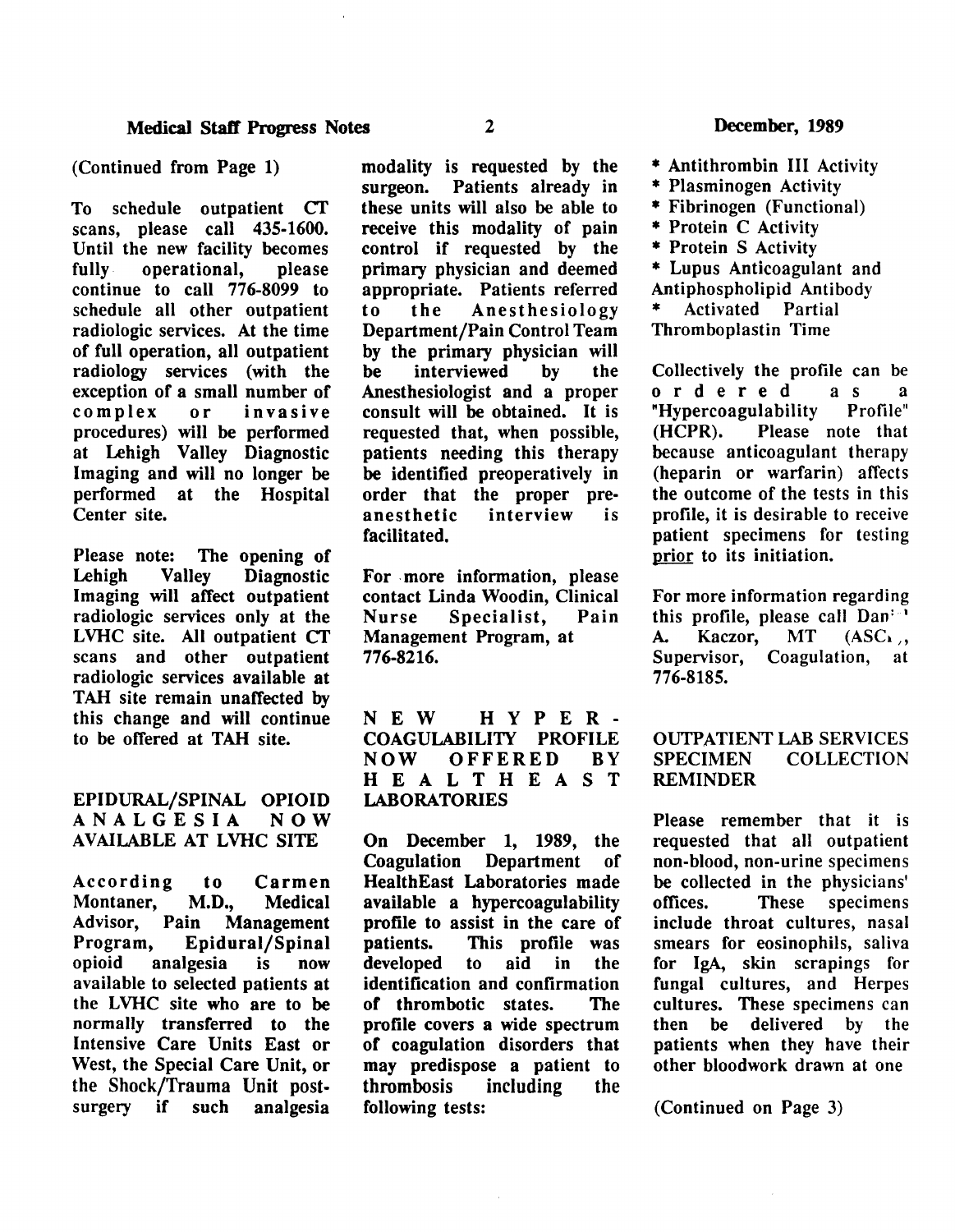of the outpatient laboratories in the hospital or Medical Office Building at the LVHC site, in the hospital at TAH<br>site, or the Allentown Allentown Diagnostic Center located in the Allentown Medical Center.

For more information regarding this outpatient specimen collection, please contact David G. Beckwith, Ph.D., Director Administrator of HealthEast Laboratories, at 776-8150.

In addition, please remember that darkfield examinations must be scheduled since they<br>require a specially trained require a specially trained<br>individual and microscope and microscope<br>For more preparation. For more information on this service,<br>contact the Microbiology **Microbiology** Department at 776-8190.

# DISPENSING OF L-TRYPTOPHAN TEMPORARILY STOPPED

Due to continued publicity<br>regarding a possible link a possible link between L-tryptophan use and eosinophilia, the hospital pharmacy has temporarily<br>stopped dispensing this dispensing this product.

This action was taken because of the safety concerns associated with the product and its questionable efficacy.

Once the FDA and CDC<br>release more conclusive more conclusive evidence supporting or refuting<br>the connection between Lthe connection tryptophan and eosinophilia, appropriate action will taken.

TAH SITE/FAIRGROUNDS<br>SURGICAL CENTER SURGICAL CENTER<br>OPERATING ROOM OPERATING ROOM<br>SCHEDULE TO BE SCHEDULE INTEGRATED

Plans are now being made to integrate the scheduling of outpatient surgical procedures in TAH site operating rooms with those of the Fairgrounds Surgical Center. The unified booking system is expected to be implement beginning with<br>the cases scheduled for cases scheduled January 2, 1990. In the interim, all physicians holding block time in either or both locations will be contacted concerning their times. Every effort will be made to optimize OR allocation with minimal disruption to current schedules.

This approach has received the support of the Chairmen of Surgery, Obstetrics and Gynecology, and Anesthesiology, as well as the full support of<br>the hospital's management the hospital's management staff. It is believed that this is an essential step which must be taken in order to attain satisfactory efficiencies and effectiveness in both the hospital and the Fairgrounds Surgical Center.

#### ADVISORY COMMITTEE - REQUEST RESEARCH FOR PROPOSALS

The Research Advisory<br>Committee (RAC) meets Committee (RAC) meets quarterly eli n ica 1/ epidemiologica I research proposals (requests for funding) submitted by the Medical and Professional staff<br>of TAH--LVHC. The next of TAH--LVHC. meeting of the RAC is January 24, 1990.

At that meeting, all proposals submitted by January 15, 1990<br>will be reviewed. For more will be reviewed. For more<br>information or proposal information or proposal<br>guidelines, please contact guidelines, please contact<br>James Reed III, Ph.D., **James** Director, Research Department, at 776-8889.

#### ANCROD **CONTINUES** STUDY

The Ancrod Study, which began in April of 1989 to treat acute stroke patients, continues at<br>the LVHC site. The Ancrod the LVHC site. Study uses the medication, ARVIN, which thins the blood to make it flow more freely and breaks up clot.

The LVHC site is one of seven clinical sites in the United States and two in Germany. Since the study began at the LVHC site, five patients have been entered in the study out of a goal of 20.

(Continued on Page 4)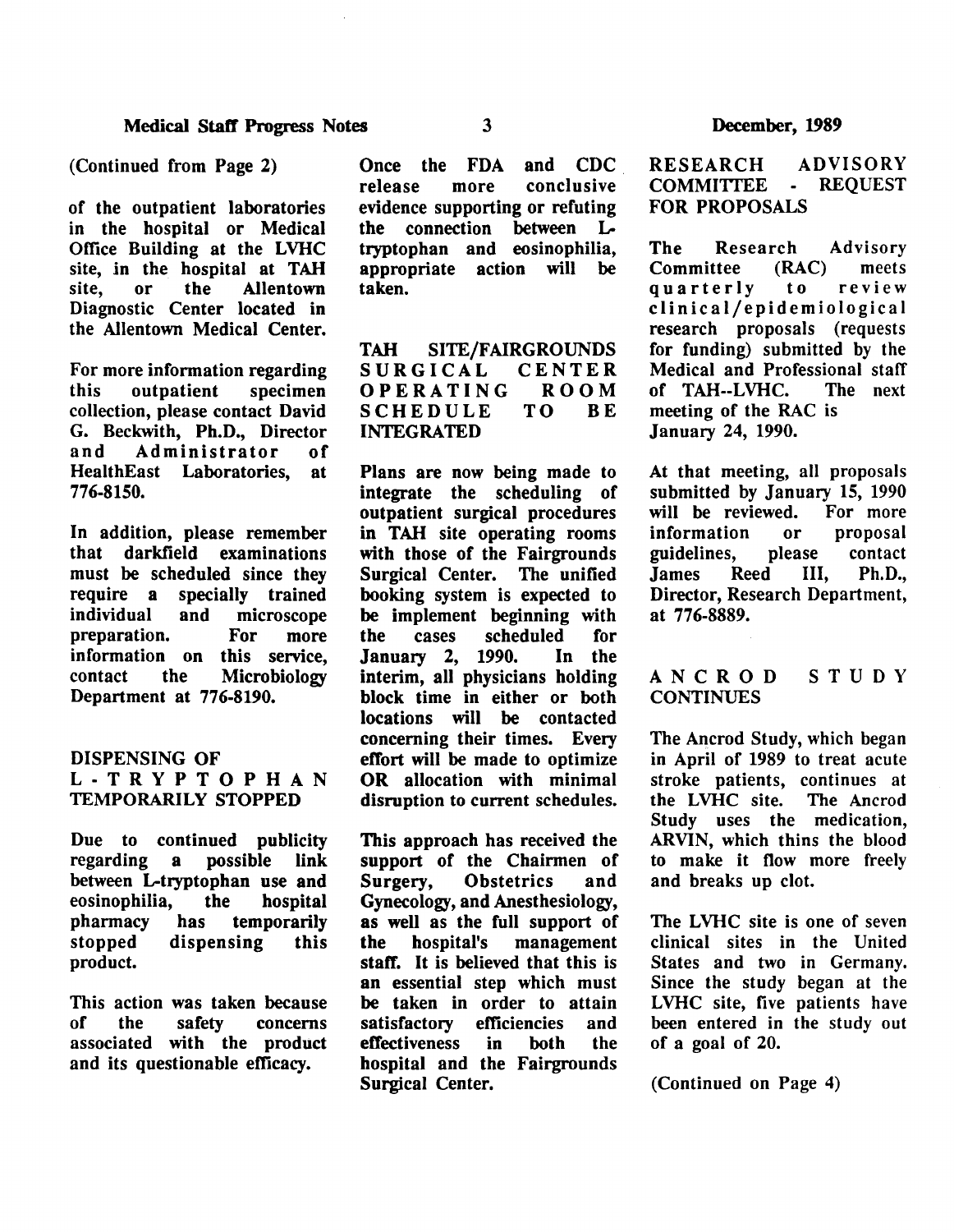(Continued from Page 4)

For general information about the Ancrod Study or if you<br>have questions regarding have questions patient eligibility and enrollment, please contact Peter J. Barbour, M.D., at 776-8420.

MEDICAL RECORDS IDENTIFIES DEFICIENCIES IN PRELIMINARY STUDY

A preliminary study by the Medical Records Department of 80 outpatient records<br>
identified the following the following deficiencies.

Documentation of Significant Past Surgical Procedures. Past and Current Diagnoses or Problems on Record

Of the records reviewed at TAH site, omissions noted were heart murmur, hypertension, atrial fibrillation, arthritis, renal failure, cyst on ovary, prostate surgery, and appendectomy.

Of the patients' records reviewed at the LVHC site, omissions noted were arthritis, CA of skin, hypothyroidism, hysterectomy, colon resection, hemorrhoidectomy, cholecystectomy, appendectomy, BK amputation.

Documentation of Discharge Condition of Patient -**Ambulatory Care Patients** 

Of the patients' records reviewed at both sites, several lacked documentation of patient's condition upon discharge.

# Documentation of Entering Dates of Written H & P's

Of the records reviewed at both sites, a number of them had missing dates on handwritten H & P's.

Physicians are asked to make note of these deficiencies and remember to include the necessary information when completing patients' medical records.



### December, 1989

LIST OF AMA CATEGORY 1 CREDIT PROGRAMS FOR 1989 NOW AVAILABLE

The Human Resource Development Department recently developed a list of TAH--LVHC programs which were approved by the Lehigh Valley Area Health Education Committee (LVAHEC) for AMA Category I credit for 1989. A copy of this list is available for your information in the Medical Affairs Office at both hospital sites. Please call the Medical Affairs Office at 778- 2244 for a copy of the list.

# NEW WEIGHT LOSS PROGRAM AVAILABLE

Opti $T$ rim, a new weight  $I_0$ . program for individuals who are 20 to 40 lbs. overweight, has been developed by Sandoz Nutrition, the makers of Optifast. This new program is a modified fast which incorporates some solid food. The program is also conducted in conjunction with the patient's physician, who performs the physical and laboratory monitoring of the patient. The Weight Management Center of Lehigh Valley will conduct the nutritional and behavioral portions of the program.

Physicians who are interested in learning more about the program should contact Donna Dispas at the Weight Management Center at 433-2201.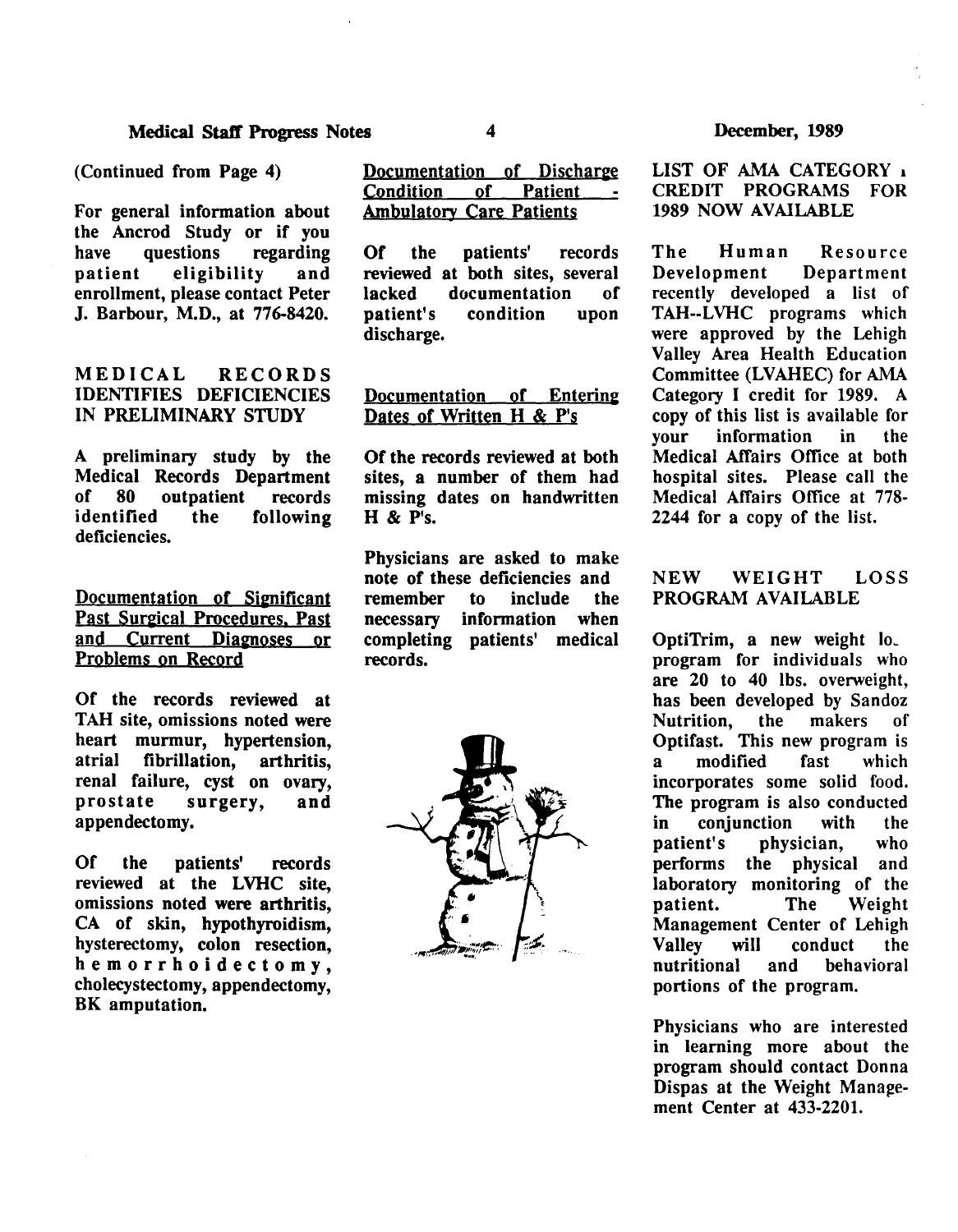# BIOMEDICAL PHOTOGRAPHY DEVELOPS PRODUCTION GUIDELINES

Due to the increase in the number, variety and complexity of job requests, the Biomedical Photography Department is no longer able to handle effectively all the assignments coming into the department. To effectively and fairly meet the needs of all those requesting the services of the department, production guidelines have been developed by Biomedical Photography.

Copies of the Production Guidelines were distributed to physicians in early November. If you did not receive a copy and would like one, or if you have questions regarding these guidelines, please call Jack Dittbrenner, Director of the Biomedical Photography Department, at 776-8511.

# NEED EXTRA MONEY FOR THE HOLIDAYS?...

...Why not visit the HealthEast Federal Credit Union -- now with two locations.

The main office of the HealthEast Federal Credit Union is located in the modular units at the LVHC site. Hours of operation are Mondays, 9 a.m. to 1 p.m.; Tuesdays, 8 a.m. to 2 p.m.; Wednesdays and Fridays, 7:30 a.m. to 4:30 p.m.; and Thursdays, 3 to 7 p.m.

The branch office is located on Rooms 3916 and 3918 of the School of Nursing at TAH site.<br>Hours of operation are operation Mondays, *9* a.m. to 1 p.m.; Tuesdays, *9* a.m. to 2 p.m.; Wednesdays and Fridays, 12:30 to 4:30 p.m.; and Thursdays, 3 to 7 p.m.

Some of the services available at the Credit Union include<br>loans. savings accounts, accounts. vacation and Christmas clubs, payroll deduction, and more.

For more information, call the<br>Credit Union at 776-8404 Credit Union at (LVHC site) or 778-9499 (TAH site).

# CONGRATULATIONS!

Peter F. Rovito, M.D., general surgeon, was recently informed that he successfully completed the Certifying Examination and is now a Diplomate or the American Board of Surgery.

David B. Sussman, M.D., orthopedic surgeon, recently became certified by the Arthroscopy Board of North America based on his experience in arthroscopy and successful completion of a proctored, written examination.

Several members of the Medical and Laboratory staffs of The Allentown Hospital-- Lehigh Valley Hospital Center were elected to Fellowship in the nation's oldest honorary medical society -- the College

of Physicians of Philadelphia.<br>These individuals include These individuals<br>David G. Beckwit David G. Beckwith, Ph.D.,<br>Administrator and Director. and Director. HealthEast Laboratories;<br>Malcolm L. Cowen, M.D., Cowen, M.D., forensic pathologist; Mark A.<br>Gittleman. M.D.. general Gittleman, surgeon; Diane C. Halstead, Ph.D., Director, Microbiology,<br>Immunology and Virology; Immunology and Virology;<br>Rrian W. Little, M.D., W. Little, M.D.,<br>thologist: Isidore neuropathologist; Isidore<br>Mihalakis. M.D.. forensic Mihalakis. pathologist; and Douglas R. Trostle, M.D., general surgeon.<br>Previously elected members Previously elected members<br>include Theodore J. Theodore J. Matulewicz, M.D., pathologist; Raymond A. Rachman, M.D., Assistant Chairman,<br>Department of Pathology: Department Michael Scarlato, M.D., pathologist; and John J. Shane, M.D., Chairman, Department of Pathology.

Fellowship in the College is a unique honor for these individuals which implies extraordinary dedication as leaders in their professional<br>fields and in their fields and in their communities. A Fellow must be a physician or a doctoral level medical scientist active for at least five years in medicine or an allied health profession who has exhibited the highest standards of excellence in their practice, research, and education.

(Continued on Page 6)

 $\mathbf{r}$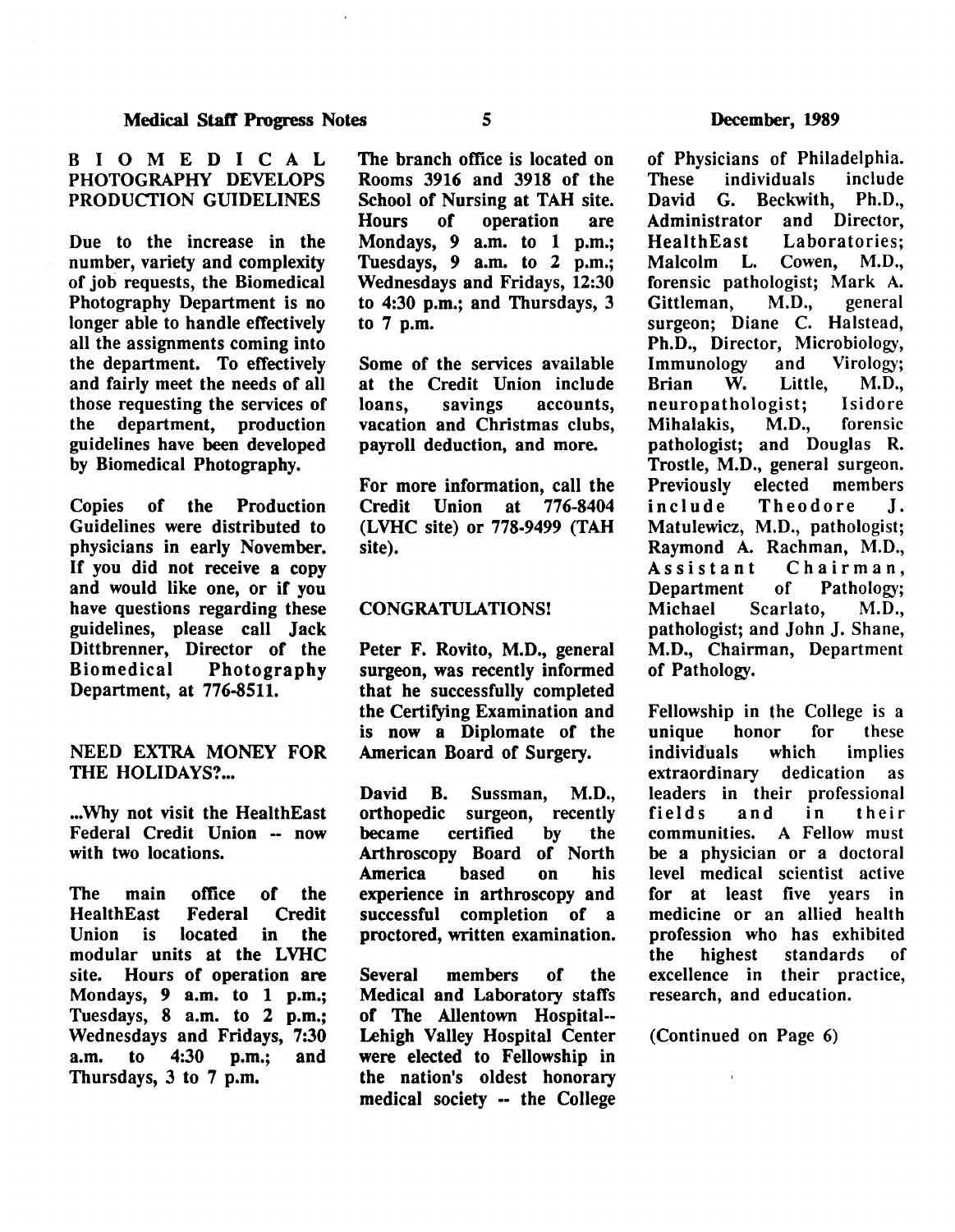### (Continued from Page 5)

The College of Physicians of Philadelphia was established in 1787 by 24 of Philadelphia's<br>most prominent physicians most prominent whose purpose was to establish an organization to promote the exchange of medical information, discuss and debate health care issues, and to preserve and uphold the highest ethical standards of the profession.

# PUBLICATIONS, PAPERS AND PRESENTATIONS

Two abstracts were presented by members of the hospital's Division of Plastic Surgery at the October meeting of the Northeastern Plastic Surgery Society held in Newport, Rhode Island. Geoffrey G. Hallock, M.D., presented "Distal Lower Leg Random Fasciocutaneous Flaps" as a useful alternative to complex free flap procedures. John A. Altobelli, M.D., Edward F. Guarino, M.D., and Dr. Hallock presented "Laser Doppler<br>Flowmetry for Monitoring for Monitoring Plastic Surgery of the Breasts," describes their<br>
ons in breast innovations reconstruction using microsurgical techniques.

Geoffrey G. Hallock, M.D., also presented "Unconventional Flaps: When the Simple Skin<br>Graft Cannot Solve the Cannot Solve the Dilemma of Burn Wound Coverage" at the recent Mid-Atlantic Burn Conference held<br>in Bethlehem. The in Bethlehem. presentation discussed not only microvascular tissue transfers as used in the acute lifethreatening stage of burn injury, but also as a means for restoration of function and form in the reconstructive phase. In addition, some other<br>simpler operations not operations not necessitating these more complicated procedures were discussed as newer ways to handle similar problems.



# UPCOMING CONFERENCES AND SEMINARS

### Regional Symposium Series

"Differential Diagnosis & Treatment of 'Spells' or 'Attacks': The Cardiovascular, Emotional, Neurological & Endocrinologic Etiologies" will be presented on Saturday, January 27, 1990, beginning at 8:30 a.m. in the Auditorium of the LVHC site. This program will be highly advantageous for<br>physicians, nurses, and physicians, nurses, and pharmacists who all have an integral role in making the appropriate observations and correlations leading to the correct diagnosis and treatment of these sometimes difficult problems.

For more information about the conference, please contact<br>the Human Resource the Human Resource Development Department at 776-8320.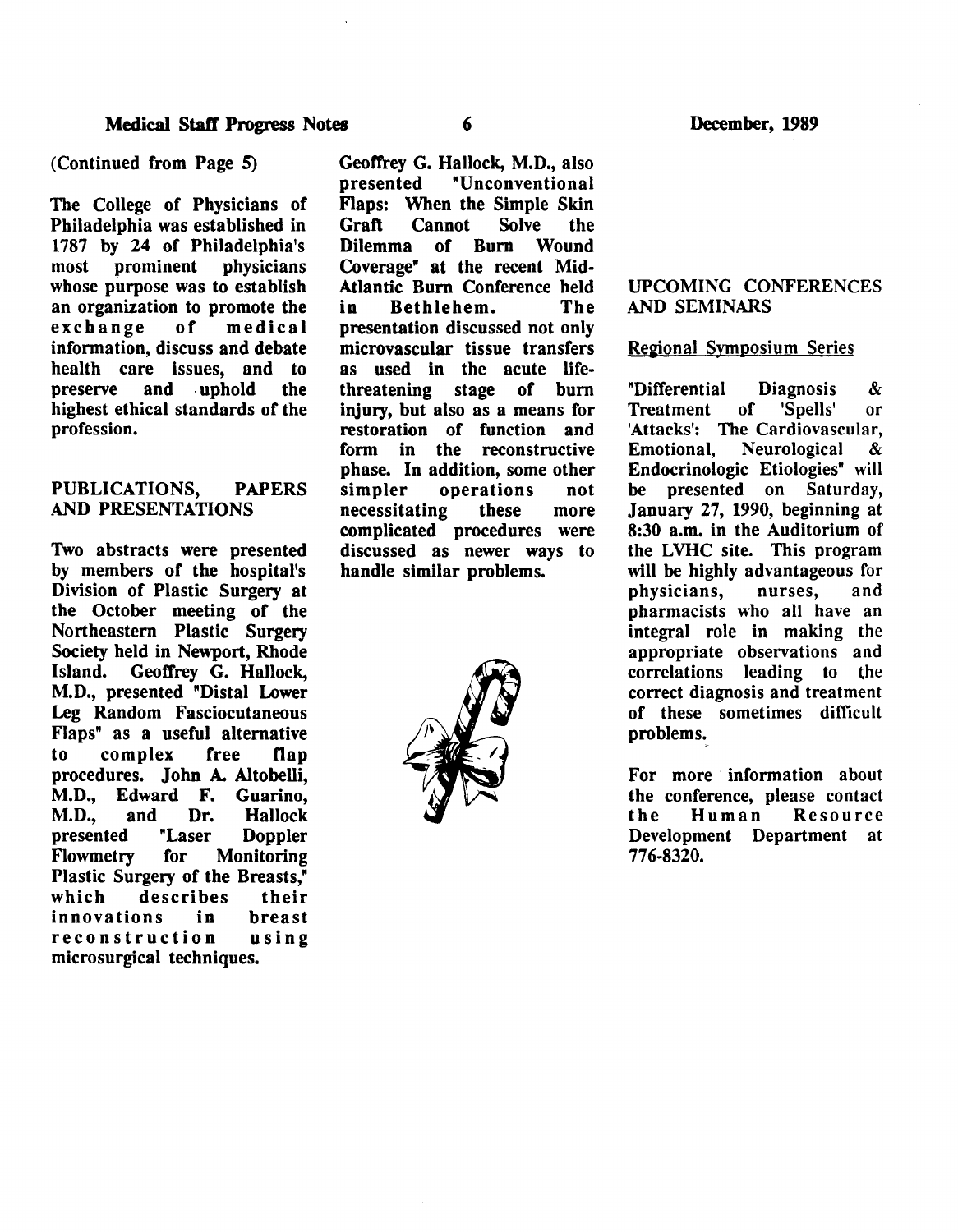### Medical Staff Progress Notes 7

### WHO'S NEW

The Who's New section of Medical Staff Progress Notes contains an update of new appointments, address changes, newly approved privileges, etc. This has replaced the monthly "All Concerned" bulletins which<br>notified all hospital all hospital departments of these changes. Please remember that each department or unit is responsible for updating its<br>directory, rolodexes, and rolodexes, and approved privilege rosters.

#### Appointments to the Staff

Carl Lomboy TAH--LVHC/Department of Medicine 1200 S. Cedar Crest Blvd.<br>Allentown. PA 18105 Allentown, PA (215) 776-8200 Department of Medicine Division of Internal Medicine Section of General Internal Medicine Provisional Courtesy Effective 11/16/89

Robert Schmidt, D.O. Leo J. Hastings, Jr., M.D., P.C. 401 N. 17th Street Suite 213 Allentown, PA 18104 (215) 432-6932 Department of Medicine Division of Family Practice Provisional Referring Effective 11/16/89

Robert S. Spadofora, D.O. TAH--LVHC/Department of Medicine 1200 S. Cedar Crest Blvd.<br>Allentown, PA 18104 Allentown, PA (215) 776-8200 Department of Medicine Division of Internal Medicine Section of General Internal **Medicine** Provisional Courtesy Effective 11/16/89

Nancy K. Spangler, M.D TAH--LVHC/Department of Medicine 1200 S. Cedar Crest Blvd.<br>Allentown, PA 18104 Allentown, PA (215) 776-8200 Department of Medicine Division of Internal Medicine Section of General Internal Medicine Provisional Courtesy Effective 11/16/89

Geoffrey P. Tremblay, M.D. Lehigh Valley Cardiology Associates, P.C. 801 W. Broad Street Bethlehem, PA 18018 (215) 866-2233 Department of Medicine Division of Internal Medicine Section of Cardiology Provisional Active Effective 11/16/89

#### December, 1989

Erik Von Kiel, D.O. Leo J, Hastings, Jr., M.D., P.C. 401 N. 17th Street Suite 213 Allentown, PA 18104 (215) 432-6932 Department of Medicine Division of Family Practice Provisional Referring Effective 11/16/89

### **Additional Privileges**

David J, Barillo, M.D. Department of Surgery Division of Plastic Surgery Fiberoptic Bronchoscopy

Charles R. Levine, M.D. Department of Surgery Division of Orthopedic Surgery Laser Privileges

### **Change of Status**

Sara C. Karabasz, D.M.D. Department of Dentistry Division of Prosthodontics Active to Courtesy

Mary G. Pixler, M.D. Department of Medicine Division of Internal Medicine Section of General Internal Medicine Courtesy to Referring

#### Resignation

Phyllis E. Sapienza, D.O. Department of Medicine Division of Internal Medicine Section of General Internal Medicine Provisional Courtesy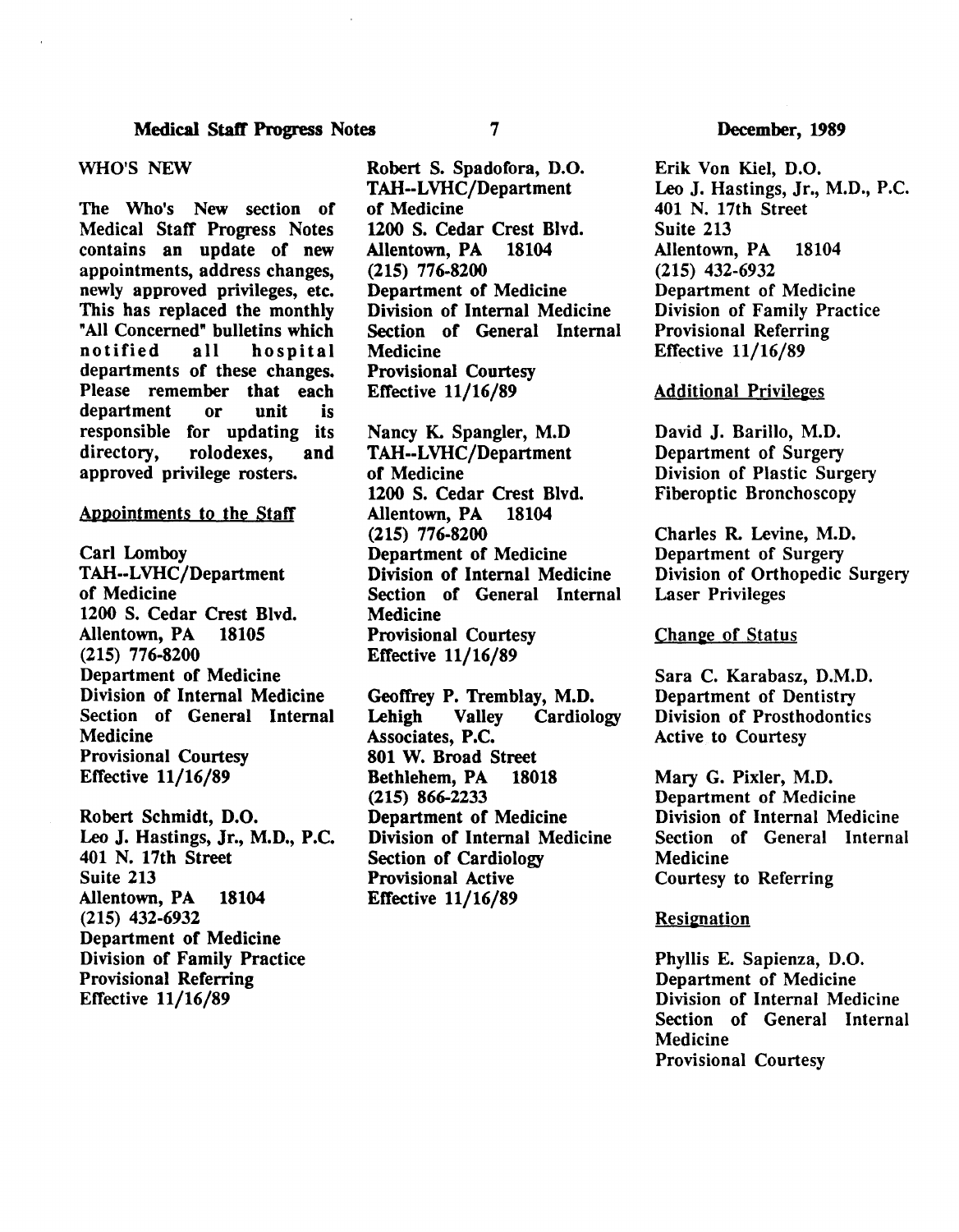#### Change of Address

Joy M. Brown, M.D. 724 Sarah Street Stroudsburg, PA 18360

#### Allied Health Professionals

### **Appointments**

Mary Ann Fleming, R.N. Physician Extender Professional - R.N. John Cassel, M.D. Effective 11/16/89

Kristin L. Haney Physician Extender Dental Assistant David H. Packman, D.D.S. Effective 11/16/89

Shirley B. Reeve, L.P.N. Physician Extender Professional • L.P.N. Cardiovascular Associates, Inc. Effective 11/16/89

Change of Supervising **Physician** 

Andrea K. Ulshafer Physician Extender Physician Assistant - PA Chandrakant C. Shah, M.D.

<sup>...................•.........•.•....••...••</sup>  Medical Staff Progress Notes is published monthly to inform TAH-LVHC Medical Staff and employees of important issues concerning the Medical Staff. Articles should be submitted to Janet M. Laudenslager, Medical Affairs Office, LVHC site, by the first of each month. mont b . .................................•....•...•